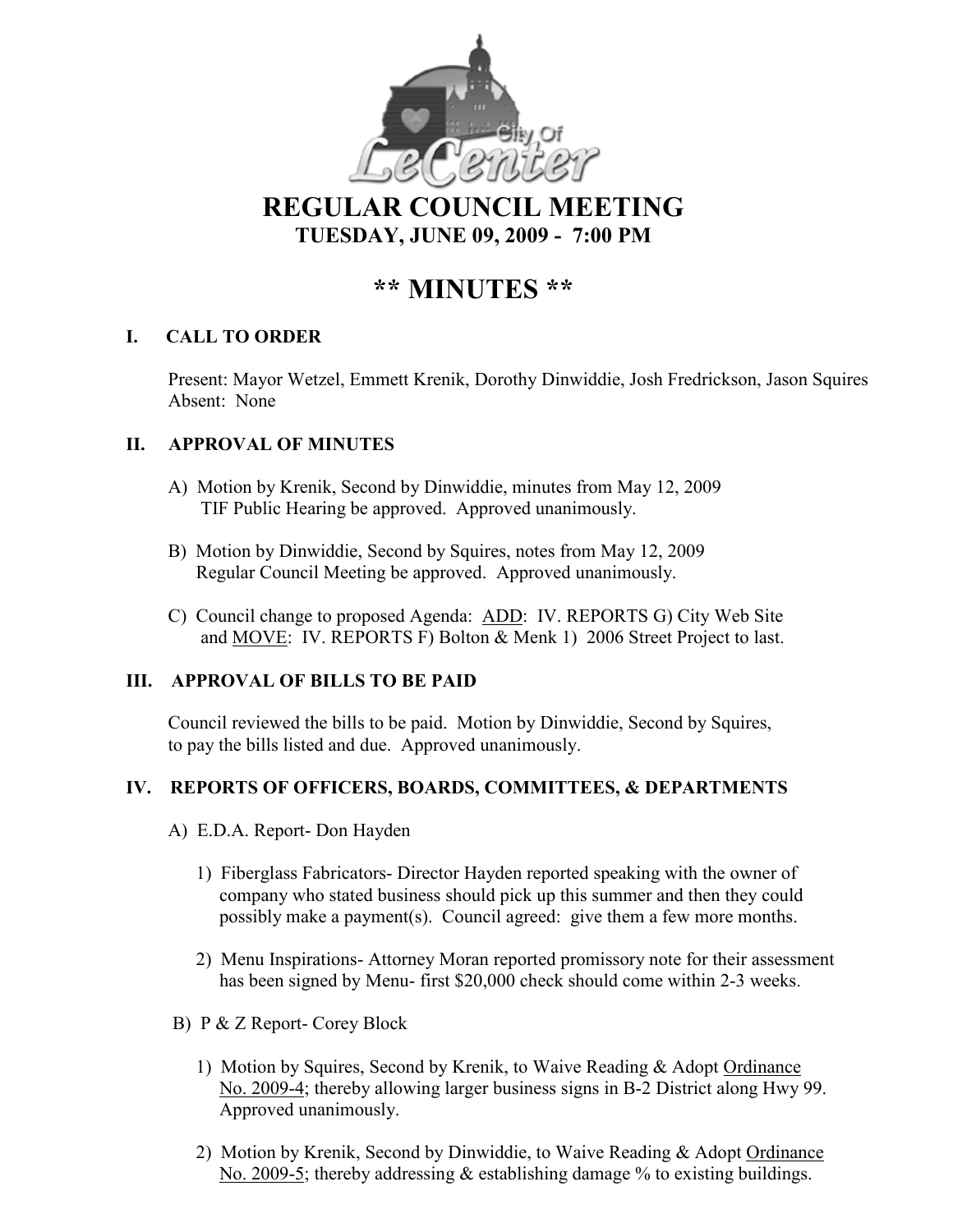Approved unanimously.

C) Municipal Liquor Store

On-Sale Manager Mike Nelson gave the May report: Sales were \$77,095.00; up \$2,300 from April. Nelson reported: Still a struggle for bar sales, but off-sale still strong/ August 8 for Back Alley Bash/ trying to get the help out sooner each night.

D) Police Department

Police Chief Pfarr reported on the police activities for month of May: 150 calls/ 2,762 miles patrolled. Pfarr reported: issued many warnings to trailers parked on streets/ many clean-up abatements based on neighbor complaints/ calls are up across the board compared to 2008/ yes- city will enforce the new seatbelt law that went into effect that day.

- 1) Resolution No. 2009J Administrative Fines introduced by staff. Council agreed: hold adoption and study until State comes up with an official ticket and procedure.
- E) Water, Sewer, Streets, Parks

Public Works Superintendent Curt Roemhildt gave his monthly report:

- Pool is ready to go- waiting for warm weather/ passed county pool inspection.
- •Water- with recent rains, water usage is now down.
- Parks- much destruction in park bathrooms (especially North)/ lots of usage of the athletic fields/ Men's Softball Assn. will re-shingle the West Park pavilion, city crew will help where they can.
- Streets- bids going out for blacktop seal-coating in Horizon Addition.
- F) Bolton & Menk Engineering- Joel Hawbaker
	- 1) 2006 Street & Utility Project: Moved to closed discussion at end of meeting.
	- 2) 2009 Street Project (proposed): Bolton & Menk working on the Environmental Report and Engineering Report.
	- 3) 2010 Minnesota Street Project: Finalizing needed at next Workshop Meeting.
- G) City Web Site- Rob Storberg

 Mr. Storberg reported the city website was up and running/ gave a brief presentation of the site/ need agendas and minutes to be on-line yet/ simple to update, but who will be doing the updates? Council agreed: revisit in December as to who will update the site/ domain name and hosting cost will always be a cost to the website.

#### **V. PUBLIC FORUM**

There were no petitions, requests, or communications from the general public.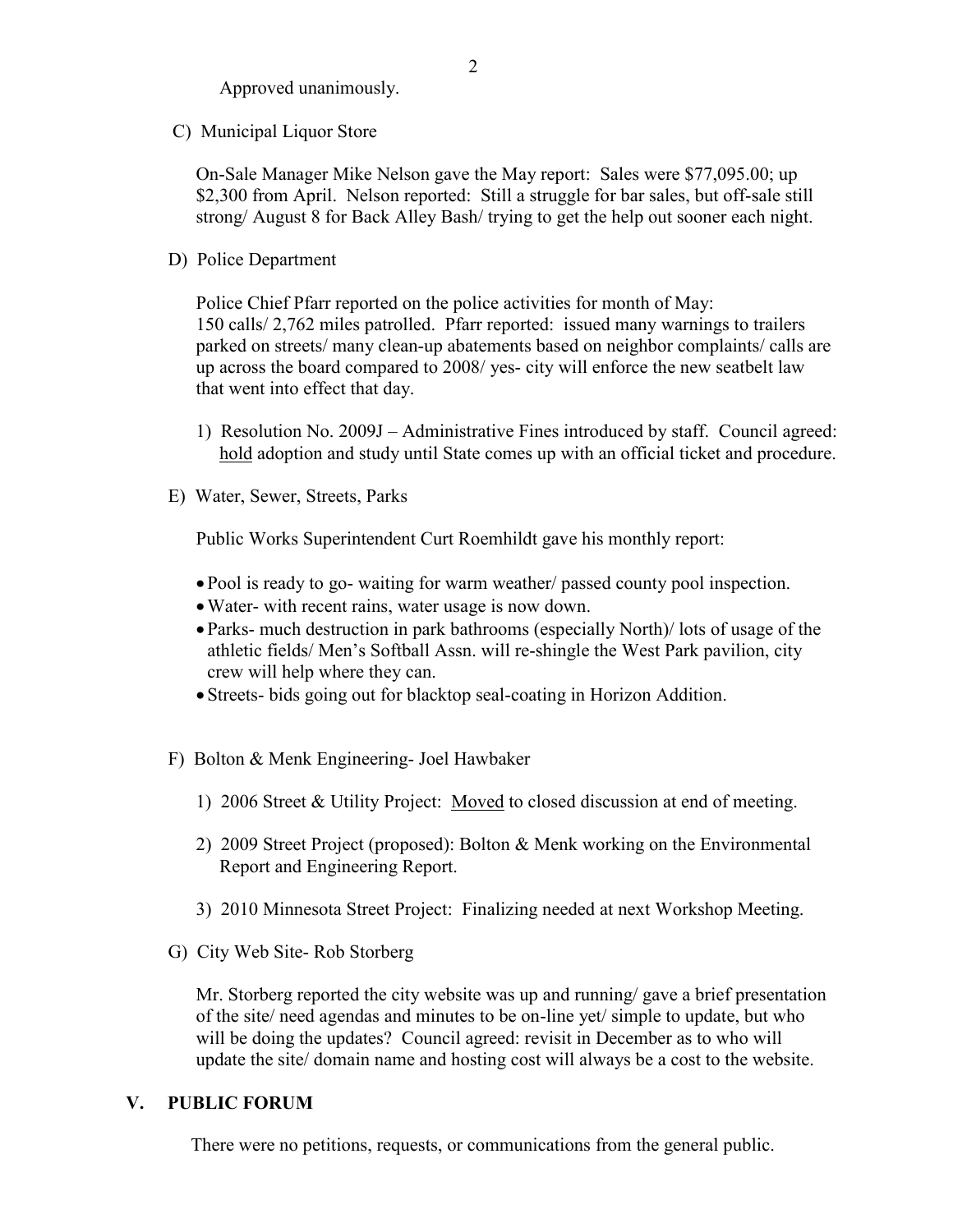#### **VI. OLD BUSI ESS**

- A) Rental inspection at Center Mall: Inspector Block reported that this project was moving forward/ apartment building has been inspected- apartments are now compliant. No reason to keep monthly updates unless something happens there. City Attorney Moran will send letters to the 4-5 property owners who have not responded yet to inspection.
- B) Robert Selly zoning issue- trailers and equipment for sale stored in the front of the property. Staff reported: old zoning allowed for this 10 years ago, but not the new zoning of the property, set in 1999-2000. However, the new zoning was needed to be able to run the current construction business on the property. Mr. Selly has moved the trailers to the back end of the property, but were they still for sale? Council generally agreed- leave as is; staff keep monitoring the property.

#### **VII. EW BUSI ESS**

- A) Courthouse Park electrical repairs: recent tree removals had damaged some of the wiring. County Maintenance Supervisor Jim McMillen was seeking bids to repair the wiring and would approach organizations to help pay for it. However, the County was not willing to put money towards the project because only the City organizations used the outlets. Chamber Director Hayden stated the Chamber already pays \$1300 yearly on the park. Councilman Krenik gave a brief chronological order of the park const. thru the years. Council generally agreed: due to time constraints, Clerk Collins and Supt. Roemhildt help make the decision on the bids and get it fixed before Emergency Day.
- B) Weather siren in West Park: with the cost of a new pole installed with a rotating siren @ est. \$18,000- could we do this much cheaper with an existing light pole and a stationary siren? American Red Cross may have some money available at the county level to help do this. Council will continue to study for 2010.
- C) Centennial Plaza request for handicap parking: representatives explained their problem- 40 rooms but only 15 parking spots in the lot and no handicap parking. They have spoke to Rademacher's about their employees parking along the Plaza; empty spots around the building fill up within 10-15 minutes. They were requesting 4 handicap parking spots on the public street. After much discussion, Council generally agreed: the property owners are responsible for the parking issue, they should present a written plan to the city starting with the handicap spots placed inside their own lot. City staff would help out with a letter to the apartment owners stating the City position and suggestions.

#### **VIII. ADMI ISTRATIO & MISC.**

- A) Motion by Wetzel, Second by Squires, to assess the \$1,722.50 in clean-up costs to the foreclosed property at 276 North Lexington Avenue so it may be collected when the property sells. Approved unanimously.
- B) Streetlights installed on Commerce Drive: Alliant Energy will not install our lights. Council agreed: Yes- get bids to do this project and get it done.
- C) Set Workshop Meeting to discuss 2010 Project and USRDA Grant application with Andy Kehren of Bolton & Menk. Council directed Clerk Collins to set it up.